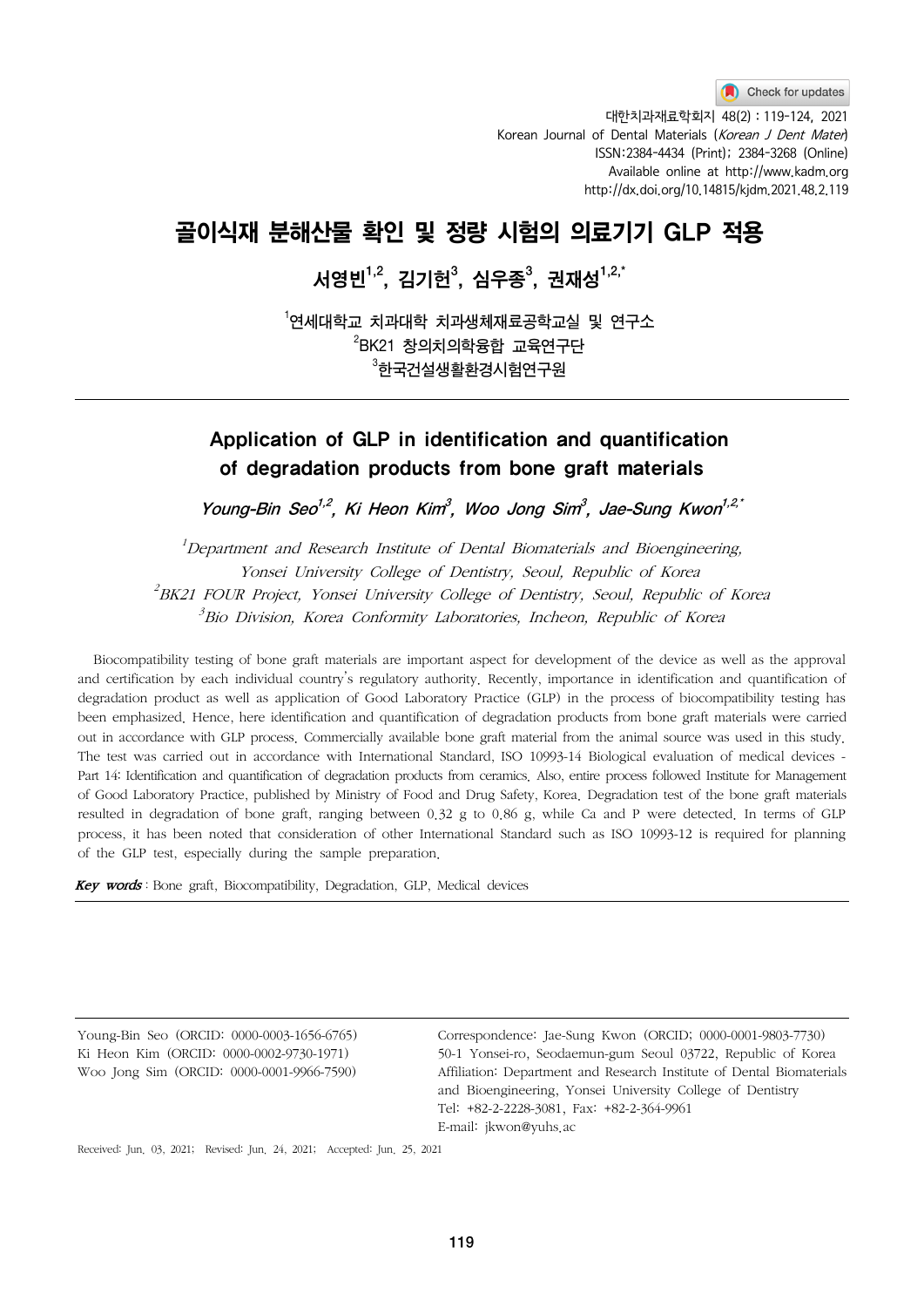## 서 론

골이식재는 손상되거나 손실된 경조직을 재생하기 위해 사용되는 의료기기로 세계적으로 매년 해당 의료기기를 사용하는 수술 및 시술이 2백만 건을 넘는다고 보고되고 있다(1, 2). 치과에서 사용되는 골이식재 의료기기의 경우 식품의약품안전처 고시인 '의료기기 품목 및 품목별 등급에 관한 규정'에서 'C22000 치과용골이식재'로 분류하고 있으 며, 그 중 'C22020.01 이종골 이식재'는 국내 4등급 의료기기 로 "사람을 제외한 동물 또는 다른 생명체로부터 유래된 골이식재"로 정의되어 있다(3).

인구의 고령화와 치과용 임플란트의 사용이 증가되면서 치과용 골이식재의 사용 또한 매우 빠르게 성장하고 있으며 이에 따라 새로운 제품의 출시가 증가되고 있다(4, 5). 이러 한 새로운 치과용 골이식재의 개발과 인증 및 허가에 있어 다른 치과재료와 마찬가지로 생체적합성 평가는 매우 중요 한 단계이며 이를 통한 임상 사용에서의 안전성을 확인하여 야 한다(6).

생체적합성 평가는 국제표준 ISO 10993-1호(7)와 ISO 7405호(8), 그리고 국내 식품의약품안전처 고시인 '의료기 기 생물학적 안전에 관한 공통기준규격'(9)에 따라 고려될 수 있다. 특히 최근 개정된 ISO 10993-1호및 ISO 7405호에 내용에 따라 의료기기의 물리적 및 화학적 성질에 대한 정보는 생체적합성 평가에서 매우 중요하며, 세라믹 재료의 치과용 골이식재의 경우 이와 관련된 국제표준 ISO 10993-14호에 따른 생분해성 시험에 대한 중요성이 강조되 고 있다(10).

2019년 5월 1일, 의료기기에 대한 생체적합성시험에 비임 상시험제도가 전면 시행되고 경제협력개발기구(OECD)의 비임상시험 성적서의 상호인정을 위해 현재 국내에서는 의료기기의 인증 및 허가를 위한 생체적합성 시험에서 비임 상시험관리기준(Good Laboratory Practice, GLP)를 적용하 도록 되어있다(11). 하지만 생분해성 시험과 같은 의료기기 에 독특하게 적용되는 생체적합성 시험의 경우 GLP 적용에 따른 보고가 없어 국내 및 국외에서 시험에 한계가 있다.

따라서 본 연구의 목적은 현재 국내에서 시판되고 있는 치과용골이식재 중 이종골 이식재에 대한 국제표준 및 국내 고시에 따른 의료기기 분해산물 확인 및 정량 시험을 진행하 고 이를 GLP에 따라 진행하여 시험 가능성을 확인하고자 한다.

#### 재료 및 방법

#### 1. 연구 재료

본 연구에서는 현재 인증 및 허가를 받아 국내에서 판매되 고 있는 이종골 이식재를 구입하여 연구를 진행하였다. 해당 이종골 이식재는 돼지 유래 뼈를 가공하여 제작되었으며 알맹이(granule) 형태로 사용되었다. 제품은 감마 멸균이 완료된 상태로 제공되었으며 별도의 멸균 과정은 진행하지 않았다.

#### 2. 시험의 준비

모든 시험은 비임상시험관리기준(11)과 식품의약품안전 평가원의 '의료기기 생물학적 안전성 시험에 대한 GLP 적용 시 고려사항(민원인 안내서) – 시험단계별 가이드라인'(12) 을 참고하여 진행하였다. 시험의 의뢰는 본 연구를 진행한 저자가 GLP를 적용 준비 중인 기관에 의뢰하는 것으로 진행 하였으며 시험 계획서를 작성하여 승인한 후 진행되었다. 기타 시험물질의 수령 및 보관, 시험책임자의 지정은 위에서 언급된 비임상시험관리기준(11)과 식품의약품안전평가원 의 '의료기기 생물학적 안전성 시험에 대한 GLP 적용 시 고려사항(민원인 안내서) – 시험단계별 가이드라인'(12)을 참고하여 진행하였다.

#### 3. 시험물질의 준비

시험 물질의 준비는 국제표준 ISO 10993-12호(13), ISO 10993-14호(10), 식품의약품안전평가원의 '의료기기 생물 학적 안전성 시험에 대한 GLP 적용 시 고려사항(민원인 안내서) – 의료기기 용출 가이드라인'(14)을 참고하여 진행 하였다. 이종골 이식재의 무게를 측정하여 시료 5 g 당 100 mL의 용매를 준비하였고 이를 37 ℃에서 120시간 동안 용출하였다. 이 때 용출 용매는 극한 시험의 경우 구연산 (citric acid, Sigma-Aldrich, St. Louis, MO, USA)를 모의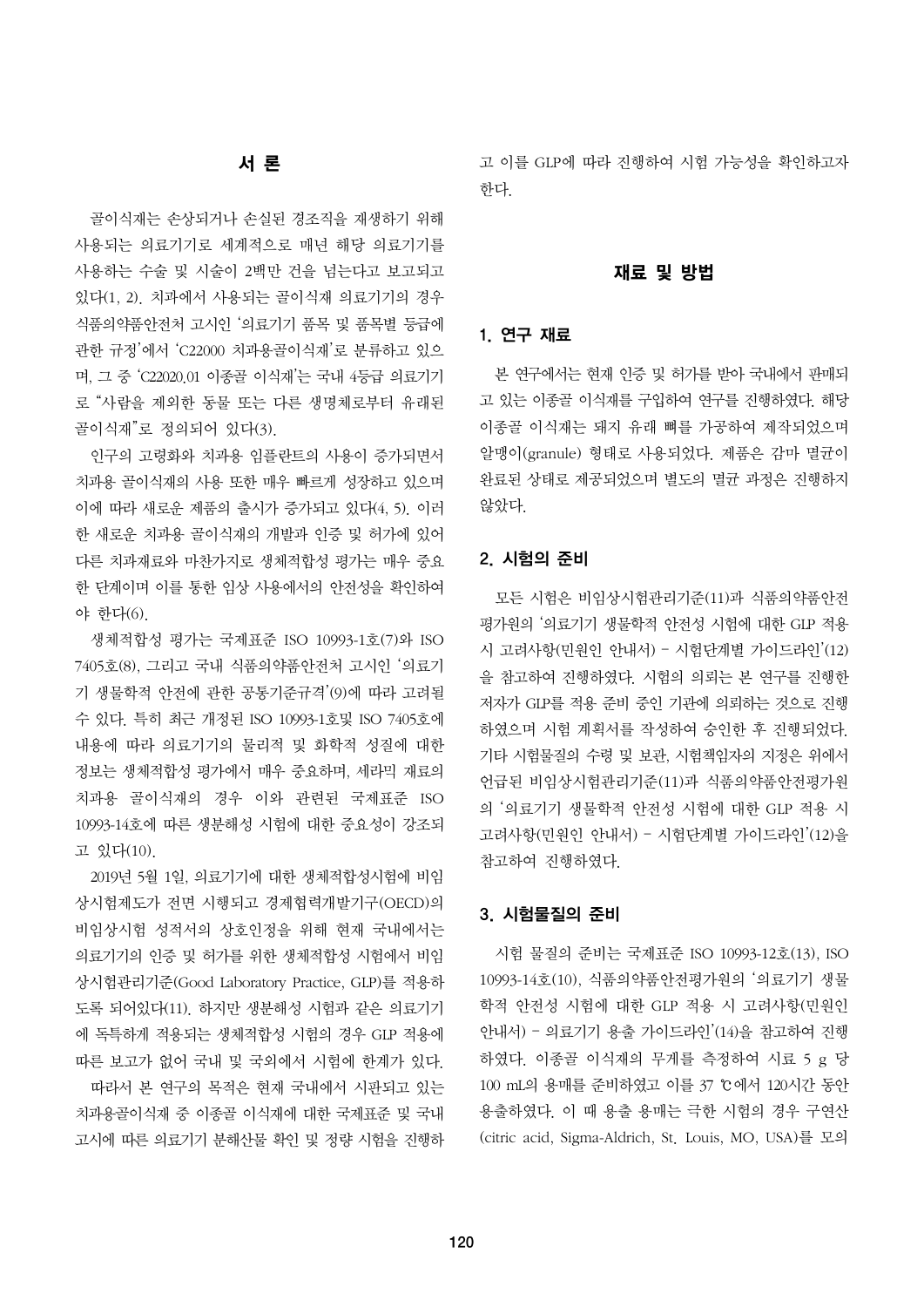시험의 경우 tris-buffer (Sigma-Aldrich, St. Louis, MO, USA) 를 사용하였다.

#### 4. 시험의 진행

시험은 ISO 10993-14호(10) 및 식품의약품안전처 고시인 '의료기기 생물학적 안전에 관한 공통기준규격'(9)에 따라 진행하였다. 이에 두 가지 방법이 사용되었으며 첫 번째 시험방법은 낮은 pH(산성 환경)의 극한 용액에서 실시하는 극한 시험으로 의료기기에서 분해가 진행되어 분해 산물이 생성되는지 확인하기 위한 시험이다. 만약 극한 시험에서 분해되는 물질이 없다면 뒤에 모의 시험을 진행하지 않고 시험을 종료할 수 있다. 만약 분해되는 물질이 확인되면 두 번째 시험으로 생체 내 pH에서 실시하는 모의시험을 진행한다. 본 시험에서는 분해되는 물질이 확인되어 두 번째 시험까지 진행하였다.

#### 5. 극한 시험

극한 시험의 진행은 ISO 10993-14호(10) 및 식품의약품안 전처 고시인 '의료기기 생물학적 안전에 관한 공통기준규 격'(9)에 따라 진행되었다. 이종골 이식재의 무게를 측정하 여 시료 5 g 당 100 mL의 구연산 용매를 준비하였고 이를 37 ℃에서 120시간 동안 교반하여 용출하였다. 용기와 시편 을 실온에서 냉각시킨 후 여과재를 사용하여 용출물을 여과 시켰다. 여과 잔류물이 남아있는 여과재와 시편을 일정한 질량이 될 때까지 건조시킨 후 무게를 측정하였고 여과 잔류물이 있는 여과재와 여과 잔류물이 없는 여과재 사이의 질량차이를 계산하여 여과 잔류물의 질량을 계산하였다.

#### 6. 모의 시험

모의 시험은 ISO 10993-14호(10) 및 식품의약품안전처 고시인 '의료기기 생물학적 안전에 관한 공통기준규격'(9)에 따라 진행하였다. 이종골 이식재의 무게를 측정하여 시료 5 g 당 100 mL의 tris-buffer 용매를 준비하였고 이를 37 ℃에서 120시간 동안 교반하여 용출하였다. 용기와 시편을 실온에서 냉각시킨 후 여과재를 사용하여 용출물을 여과시 켰다. 여과 잔류물이 남아있는 여과재와 시편을 일정한 질량 이 될 때까지 건조시킨 후 무게를 측정하였고 여과 잔류물이 있는 여과재와 여과 잔류물이 없는 여과재 사이의 질량차이 를 계산하여 여과 잔류물의 질량을 계산하였다. 추가로 여과 액에 대한 분석을 위해 ICP-OES (Thermo-Fisher Scientific, Waltham, MA, USA)를 이용하여 여과된 물질의 Ca와 P 농도를 측정하였다.

#### 결과 및 고찰

#### 1. 극한 시험

극한 시험의 결과는 Table 1과 같다. 결과에 따라 여과재 에 남아있는 물질의 양과 처음 물질의 양에 차이가 있음을 알 수 있었고 이에 일부 물질이 분해되어 여과재를 통과하였 음을 확인할 수 있었다. 국제표준 ISO 10993-14호(10) 및 식품의약품안전처 고시인 '의료기기 생물학적 안전에 관한 공통기준규격'(9)에 따라 이 결과를 바탕으로 모의시험을 진행할 필요가 있음을 확인하였다. 본 연구에서 사용된 이종 골 이식재는 돼지의 뼈에서 채취한 것으로 화학적 성분인 칼슘과 인으로 구성되어 있다. 실제 기존의 연구에서도 이러 한 칼슘과 인에 기반한 물질이 생분해 되거나 혹은 일정 용액에서 재광화 된다는 결과가 있었다(15). 본 시험에서 사용된 치과용 의료기기는 이종골 이식재로 이식형 의료기 기이고 이에 구강에 직접 노출되지는 않는다. 하지만, 국제 표준 ISO 10993-14호(10) 및 식품의약품안전처 고시인 '의 료기기 생물학적 안전에 관한 공통기준규격'(9)에 따라 구강 에 노출되는 치과용 의료기기는 국제표준 ISO 6872호에

Table 1. The results of residue mass after extreme solution degradation test

| Measured item (s)             | Weight (g) |
|-------------------------------|------------|
| Filtering medium              | 1.9387     |
| Filtering medium and specimen | 6,0802     |
| Retentate (mass after drying) | 4 1433     |
| Dissolved material            | 0.8572     |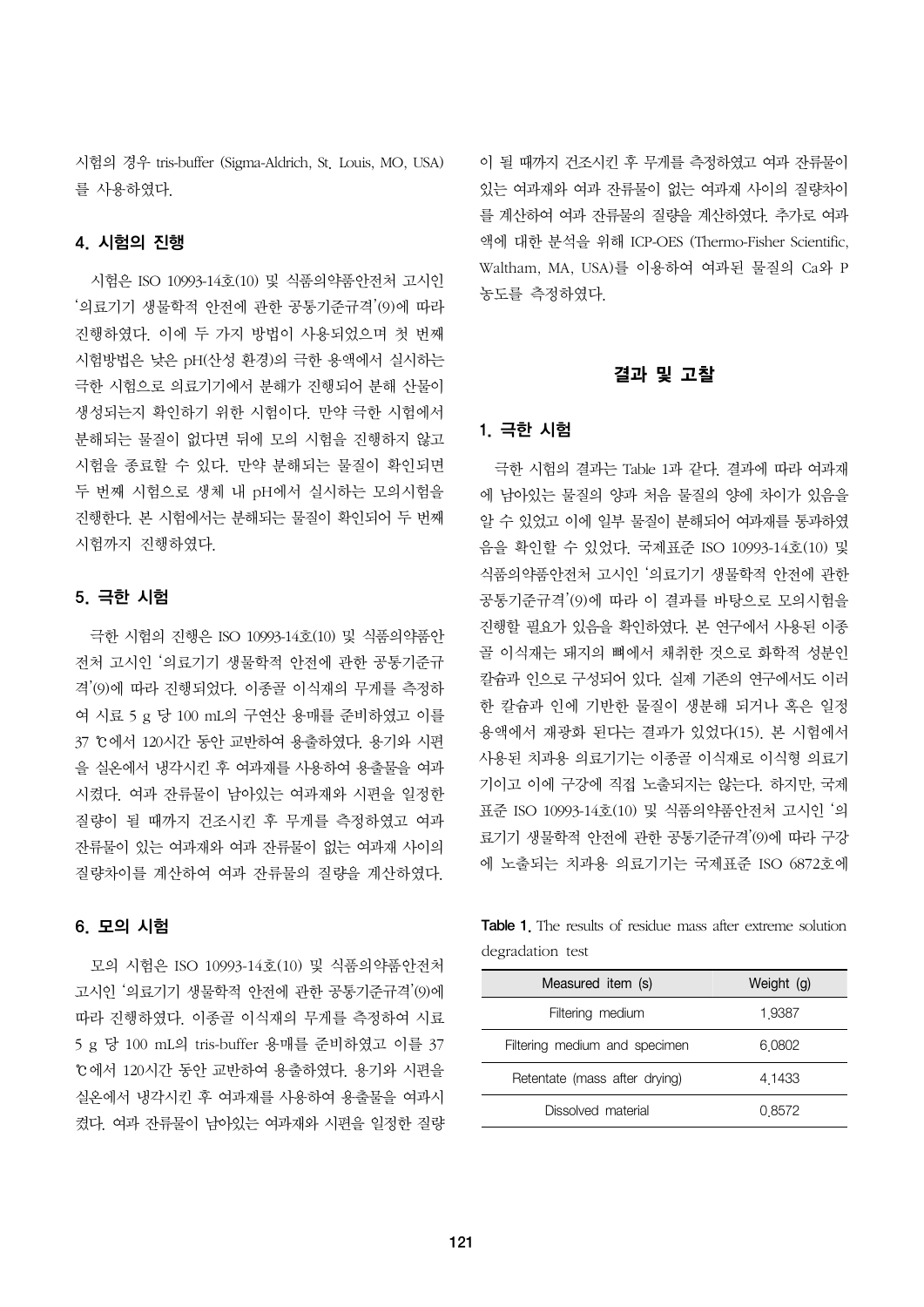제시되어 시험 환경이 더 적합하며 특히 최근 개발되고 있는 세라믹 계열의 보철물에 적용이 고려될 수 있다. 시험의 정확한 결과를 도출하기 위해서는 용매의 선정과 사용하는 용기의 선정 또한 고려되어야 한다(14). 특히 극한 시험 용매와 용출된 물질의 보관을 유리병에 할 경우 유리병의 세라믹 물질이 용매에 남게 될 수 있어 부정확한 결과를 초래할 수 있고 이에 대한 고려가 필요하다(9, 10).

## 2. 모의 시험

모의 시험의 결과는 Table 2와 같다. 모의 시험에서도 위에 극한 시험과 같이 일부 물질이 용매에 생분해 되었음을 알 수 있으며, 그 양은 극한 시험보다 적음을 알 수 있다. 이는 산성인 환경에서 생분해가 더 빠르게 진행된다는 기존 에 연구와 비슷한 결과이다(16).

여과된 후 실제 생분해가 된 물질의 성분과 농도를 ICP-OES로 분석하였을 때, 모의시험을 통해 생분해 된 물질 은 Ca와 P로 검출되었고 농도는 Ca가 13.765 ppm, P가 6.397 ppm으로 기록되었다. 위에서 언급된 내용과 같이 본 연구에서 사용된 이종골 이식재는 돼지의 뼈에서 채취한 것으로 그 구성 성분에 따라 Ca와 P의 검출은 예상되었다. Ca와 P는 경조직을 구성하고 있는 hydroxyapatite와 같은 성분으로 이러한 분해 효과는 생활성 및 재광화 등에 영향을 줄 것으로 사료된다(15).

본 연구를 통해 의료기기의 생체적합성 시험 중 분해산물 의 확인과 정량에서 비임상시험관리기준(11)과 식품의약품 안전평가원의 '의료기기 생물학적 안전성 시험에 대한 GLP 적용 시 고려사항(민원인 안내서) – 시험단계별 가이드라

Table 2. The results of simulation solution degradation test

| Measured item (s)             | Weight (g) |
|-------------------------------|------------|
| Filtering medium              | 2.1276     |
| Filtering medium and specimen | 6.8933     |
| Retentate (mass after drying) | 4.6757     |
| Dissolved material            | 0 3 2 4 8  |

인'(12)의 적용이 가능함을 확인할 수 있었다. 다만, 시험의 수행과 신뢰성 보증과 관련된 내용과 별도로 위에서 언급된 시료의 보관 용기의 선정 그리고 ICP와 같은 장비의 관리 등이 추가적으로 고려되어야 함을 알 수 있었으며 추후 해당 분야의 GLP 적용시 확인되어야 한다.

## 결 론

시판되고 있는 치과용골이식재 중 이종골 이식재에 국제 표준 및 국내 식품의약품안전처 고시를 적용한 의료기기 분해산물 확인 및 정량 시험 진행이 가능 한 것을 확인하였 다. 추후 연구를 통해 관련 시험을 GLP로 진행할 수 있는 절차의 확립이 필요할 것으로 판단된다.

## 사 사

본 연구는 2019년도 식품의약품안전처의 연구개발비 (18182MFDS368)로 수행되었으며 이에 감사드립니다.

#### 참고문헌

- 1. Khademhosseini A, Langer R, Borenstein J, Vacanti JP. Microscale technologies for tissue engineering and biology. Proc Natl Acad Sci USA. 2006;103(8):2480-7.
- 2. Langer R, Tirrell DA. Designing materials for biology and medicine. Nature. 2004;428(6982):487-92.
- 3. 식품의약품안전처. 의료기기 품목 및 품목별 등급에 관한 규정. 식품의약품안전처 고시 제2021-24호. 2021. 3.19.
- 4. Gaharwar AK, Mihaila SM, Swami A, Patel A, Sant S, Reis RL, et al. Bioactive silicate nanoplatelets for osteogenic differentiation of human mesenchymal stem cells. Adv Mater. 2013;25(24):3329-36.
- 5. Gentleman E, Swain RJ, Evans ND, Boonrungsiman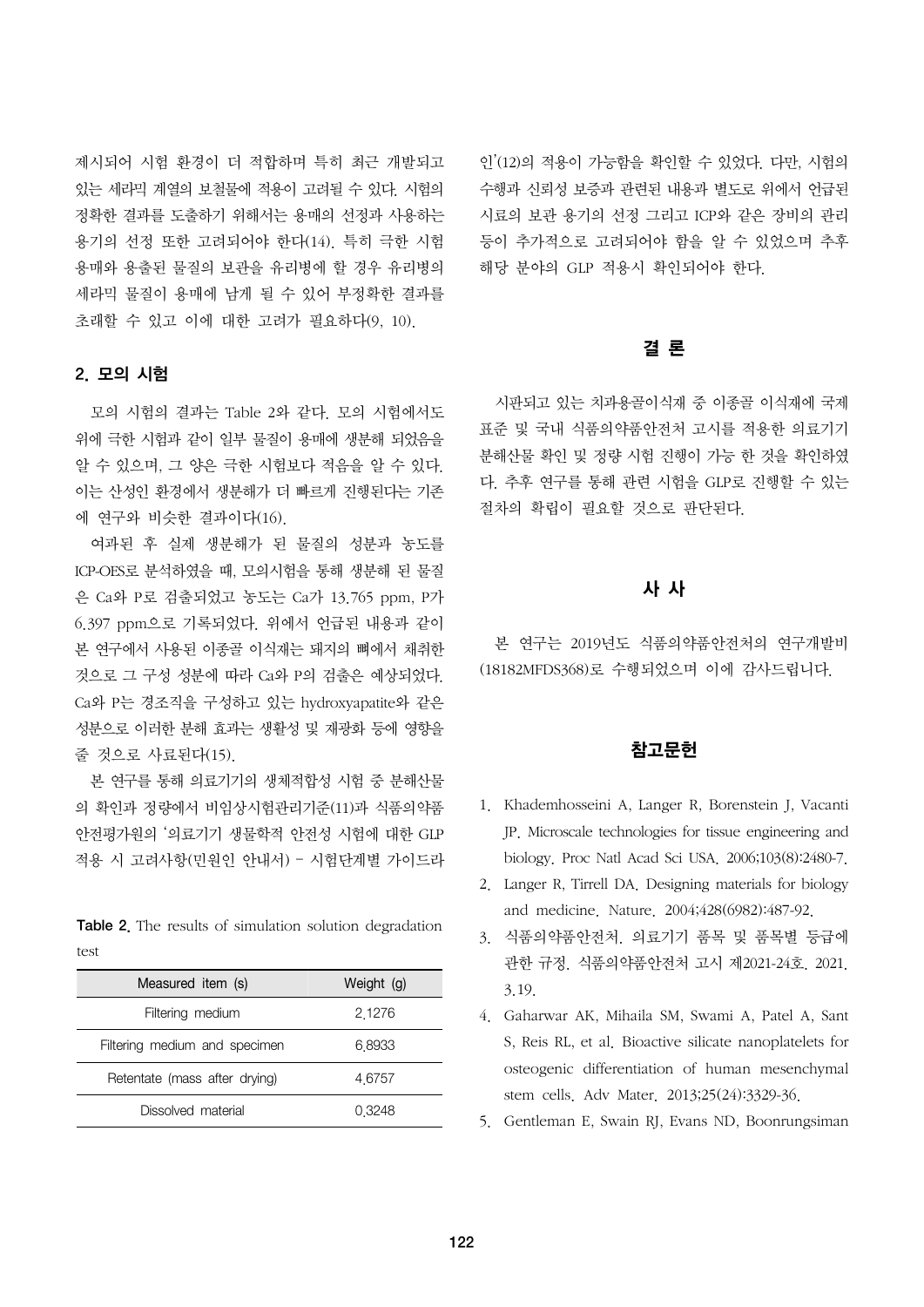S, Jell G, Ball MD, et al. Comparative materials differences revealed in engineered bone as a function of cell-specific differentiation. Nat Mater. 2009;8(9): 763-70.

- 6. Park DR, Bae JM. Mechanical properties and biocompatibility of experimental 3D printing denture base resin. Kor J Dent Mater. 2019;46(4):253-62.
- 7. Interational Organizaiton for Standardization. ISO 10993-1 Biological evaluation of medical devices — Part 1: Evaluation and testing within a risk management process. Geneva. 2018.
- 8. Interational Organizaiton for Standardization. ISO 7405 Dentistry — Evaluation of biocompatibility of medical devices used in dentistry. Geneva. 2018.
- 9. 식품의약품안전처. 의료기기의 생물학적 안전에 관한 공통기준규격. 식품의약품안전처 고시 제2020-12호. 2020.2.25.
- 10. Interational Organizaiton for Standardization. ISO 10993-14 Biological evaluation of medical devices — Part 14: Identification and quantification of degradation products from ceramics. Geneva. 2001.
- 11. 식품의약품안전처. 비임상시험관리기준. 식품의약품 안전처 고시 제2012-61호. 2012.8.24.
- 12. 식품의약품안전평가원. 의료기기 생물학적 안전성 시험 에 대한 GLP 적용 시 고려사항(민원인 안내서) – 시험단 계별 가이드라인. 식품의약품안전평가원 민원인안내서 (발간등록번호 11-1471057-000480-14). 2020. 12.
- 13. Interational Organizaiton for Standardization. ISO 10993-12 Biological evaluation of medical devices — Part 12: Sample preparation and reference materials. Geneva. 2021.
- 14. 식품의약품안전평가원. 의료기기 생물학적 안전성 시험 에 대한 GLP 적용 시 고려사항(민원인 안내서) – 의료기 기 용출 가이드라인. 식품의약품안전평가원 민원인안내 서(발간등록번호 11-1471057-000479-14). 2020.12.
- 15. Bae JM, Shin SJ, Son JS, Oh S. Remineralization effect of experimental fluoride varnish with nano-sized hydroxyapatite and tricalcium phosphate. Kor J Dent Mater. 2020;47(3):131-41.
- 16. Zhang HY, Jiang HB, Ryu JH, Kang HJ, Kim KM, Kwon JS. Comparing properties of variable pore-sized 3D-printed PLA membrane with conventional PLA membrane for guided bone/tissue regeneration. Materials (Basel). 2019;12(10):1718.